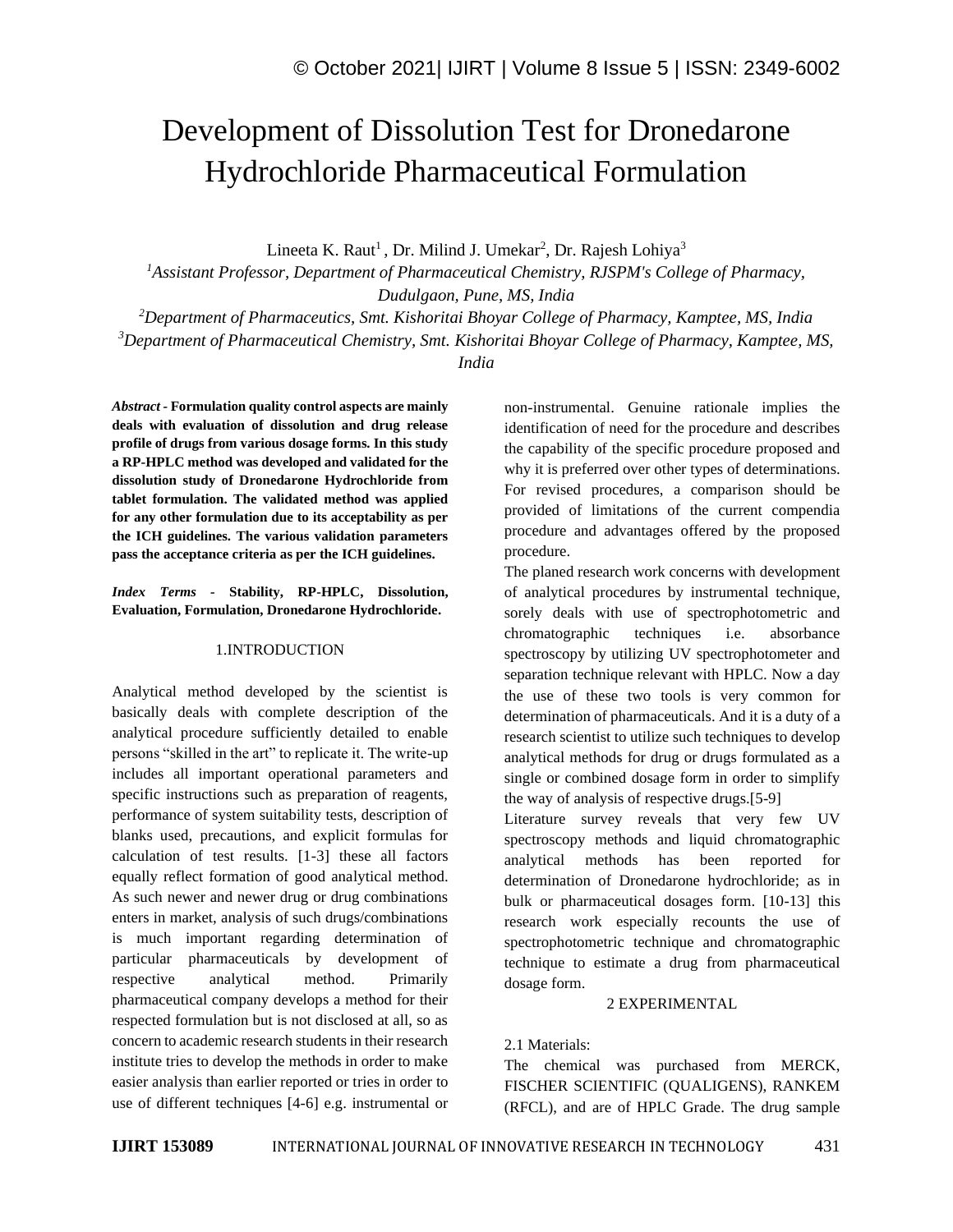Table no. 01: Optimized chromatographic conditions Column Hyper chrome ODS C18 column (250 x 4.6 mm) Detection wavelength 290.0 nm Flow rate 1.0 mL/min Temperature 25<sup>o</sup>C (Ambient) pH 2.3 Injection volume 20 µL Mobile phase Acetonitrile: Triethylamine Solution (70:30)

Dronedarone Hydrochloride was procured from Micro labs Mumbai.

# 2.2 Preparation of standard solution:

Standard stock solution:

An accurately weighed quantity of DDH  $(-25 \text{ mg})$  was transferred in a 50 mL volumetric flask, dissolved in sufficient quantity of diluents to prepare a standard stock  $(500 \mu g/mL)$ 

Preparation of standard solution:

The standard stock solution was appropriately diluted with diluent to get the final concentration of  $50 \mu g/mL$ 

# 2.3 Linearity [15]

Aliquots of standard stock solution were diluted in range 3.5 to 6.5 ml in 50ml volumetric flask with diluent and volume was made up to mark with diluent to obtain concentration ranging from 70.0 – 120.0 µg/mL of Dronedarone hydrochloride.

Preparation of sample solution

Weigh and finely powdered 10 tablets and transfer the quantity of powder containing equivalent to 25mg of DDH to 50.0 mL volumetric flask, sonicated for 15 min with sufficient quantity of diluent and volume was made up to mark with diluent. The content of the flask was filtered through 0.45 µm membrane filter paper. A 1.0 mL with portion of the filtered was further diluted to 10.0 mL with diluent. After equilibration of stationary phase, five sample solutions were injected separately and chromatograms were recorded. The content of DDH in each sample was calculated by comparing the peak area of sample with that standard using formula,

Au Wstd 100 Avg. wt 100  ${\tt L}$  .C.  $As$ Wtab

Where, Au = Peak area of sample As = Peak area of standard  $Wstd = Weight(mg) of DDH in std. stock$ Wtab = Weight (mg) of tablets powder Avg. wt = Average weight of tablets

 $P =$  Potency of standard

L.C. =Label claim of drug in mg

#### 2.4 Recovery studies

It was carried out by standard addition method Preparation of sample:

An accurately weighed quantity of tablet powder equivalent to 25 mg of DDH was transferred to 50.0 mL volumetric flask and to it reference standard pure drug added at three different level, sonicated for 15 min, with sufficient quantity of diluent and volume was made up to the mark. The content was filtered through 0.45 µm membrane filter paper. A 1.0 mL portion of the filtered was further diluted to 10.0 mL with diluent.

# 2.5Accuracy:

Accuracy of the proposed method was ascertained on the basis of recovery studies performed by standard addition method. Results are shown in Table no. 03

#### 2.6 Precision:

Precision of any analytical method was expressed as SD and %RSD of series of measurements. Precision of estimation of DDH by proposed method was ascertained by replicate analysis of homogeneous samples of tablets.

#### 2.7 Linearity and Range:

Linearity of DDH was performed using the standard solution in the range of 70.0  $\mu$ g/mL to 130.0  $\mu$ g/mL (i.e. 70% to 130% of standard concentration). The correlation coefficient was found to be 0.999 for DDH

#### 2.8Ruggedness:

#### Different analyst

The sample was prepared and analyzed as per the proposed method. The ruggedness of the proposed method has been verified by analyzing as tablet sample used for method precision by two different analysts using same instrument. The ruggedness results were compared with method precision data. The overall mean, standard deviation (SD) and %RSD of the assay values are shown in Table No.04

#### 2.9Intraday and Interday variation: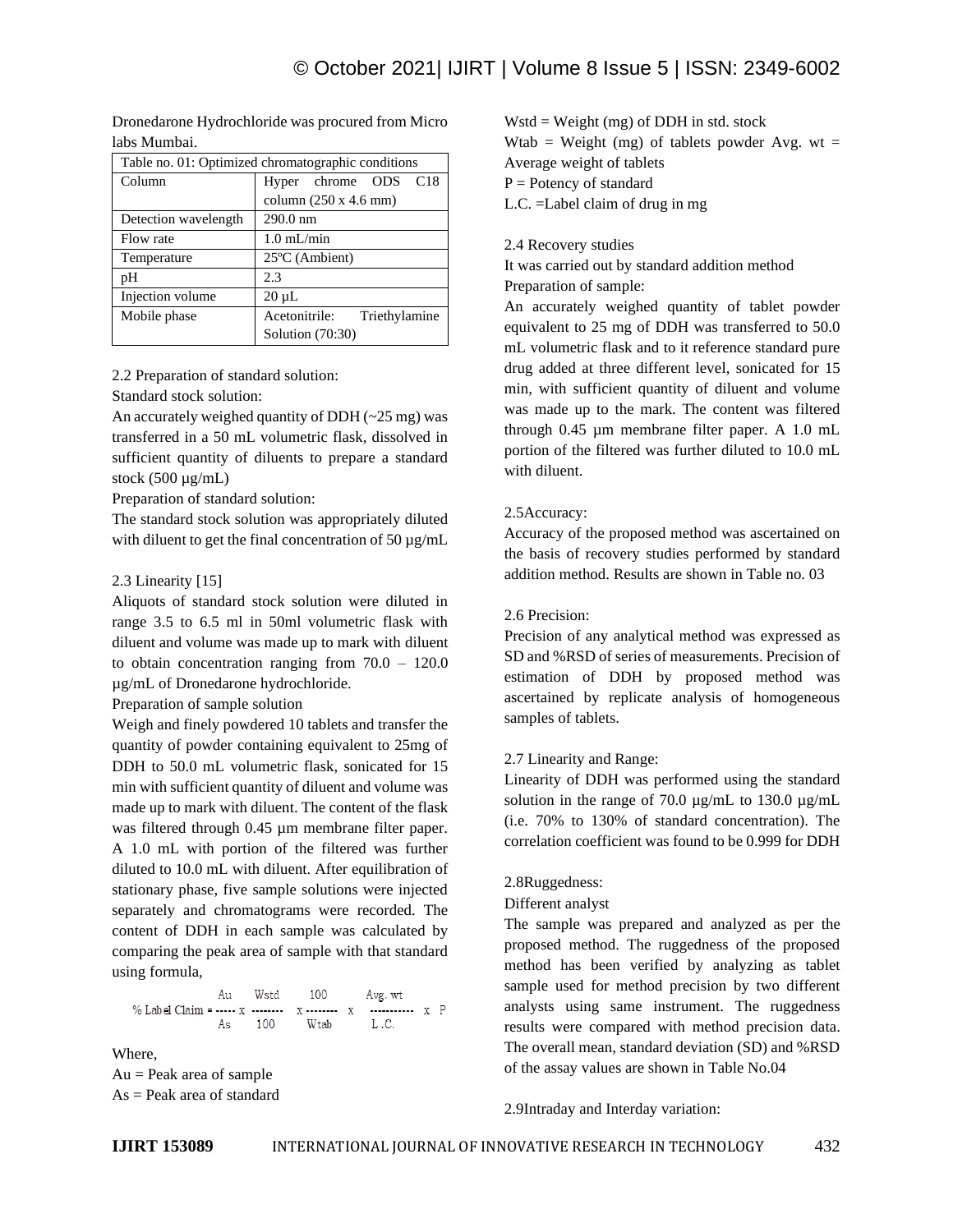The sample was prepared and analyzed as per the proposed method. After equilibration of stationary phase, sample solutions were injected separately at 0 Hr, 3 Hr, 5 Hr and the chromatograms were recorded. Similarly, the same solutions were injected on 1st, 3rd, 7th and 10 th day. The chromatograms so recorded and results were calculated. The contents of DDH were calculated by comparing the peak area of sample with that of standard using formula given under marketed formulation. Results are recorded in Table No. 05 & 06

# 2.10 Robustness:

The robustness of the method was evaluated by injecting the sample at deliberately varied the chromatographic conditions viz. composition of organic phase in mobile phase, pH by Triehtylamine solution 0.2unit, varying composition and wavelength 5nm. The system suitability was evaluated and amounts of DDH were calculated from sample solution in each varied condition. Results are tabulated in Table no. 07

#### 3. RESULT AND DISCUSSION

The RP-HPLC method was developed and validated for the dissolution studies of DDH All the validation parameters are in the limit as per the ICH guidelines hence the proposed method can be used for the dissolution studies of DDH from its tablet formulations.



Fig.No.01: Standard chromatogram of Dronedarone hydrochloride





Fig.No.03: Chromatogram of formulation of Dronedarone hydrochloride

Table No.02: Estimation of DDH in formulation

|                |       | Sr.No. Wt. of Wt. of tablet Peak area Peak |         |                |           |
|----------------|-------|--------------------------------------------|---------|----------------|-----------|
|                | std.  | powder taken of std. area                  |         |                | of% Label |
|                | taken | (mg)                                       | (mV)    | sample         | claim     |
|                | (mg)  |                                            |         | (mV)           |           |
|                |       | 42.8                                       |         | 4165814 99.46  |           |
| S <sub>2</sub> |       | 42.7                                       |         | 4142679 99.14  |           |
| 3              | 25.0  | 42.5                                       | 4048308 | 4174177 100.4  |           |
| 4              |       | 43.0                                       |         | 4194532 99.69  |           |
| 5              |       | 42.9                                       |         | 4201533 100.07 |           |
|                |       |                                            |         | Mean           | 100.14    |
|                |       |                                            |         | $\pm$ S.D.     | 1.2       |
|                |       |                                            |         | %RSD           | 1.2       |
|                |       |                                            |         |                |           |

# Table No. 03: Recovery study

| Sr. | Amt. of pure drugAmt. |                |            |
|-----|-----------------------|----------------|------------|
|     | No. $added(mg)$       | recovered (mg) | % Recovery |
|     | 20.0                  | 19.69          | 98.47      |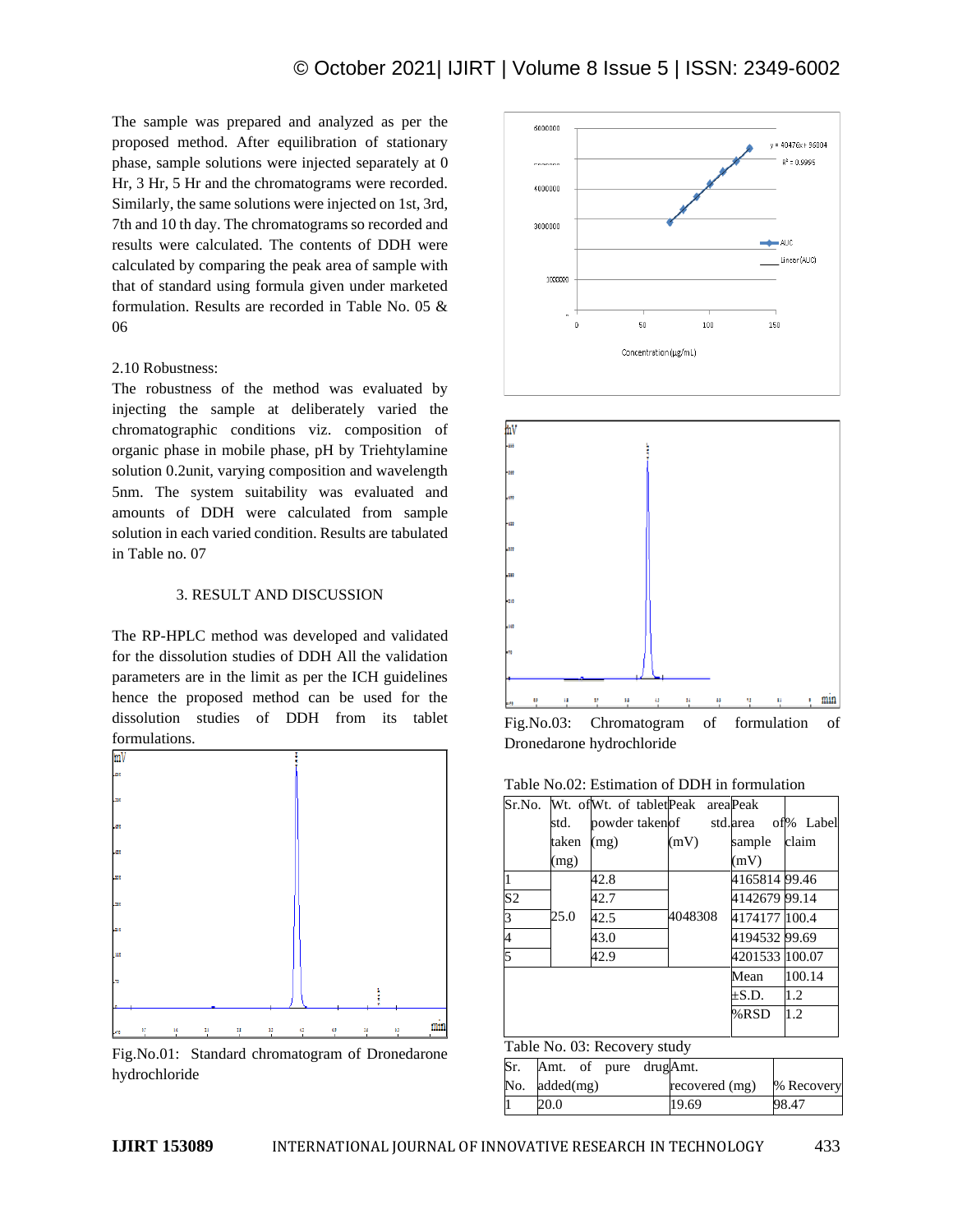| $\overline{c}$           | 25.0                          |           |                        | 24.87    |                                                    | 99.48  |                        |                              |  |
|--------------------------|-------------------------------|-----------|------------------------|----------|----------------------------------------------------|--------|------------------------|------------------------------|--|
| 3                        | 30.0                          |           |                        |          | 29.46                                              |        |                        | 98.20                        |  |
|                          |                               |           |                        | Mean     |                                                    |        |                        | 98.71                        |  |
|                          |                               |           |                        | $\pm SD$ |                                                    |        | 0.67                   |                              |  |
|                          |                               |           |                        | %RSD     |                                                    | 0.68   |                        |                              |  |
|                          |                               |           |                        |          | Table No.04 : Ruggedness study (different analyst) |        |                        |                              |  |
| Sr.No.                   |                               |           |                        |          | % Estimation of DDH                                |        |                        |                              |  |
| Analyst-I                |                               |           |                        |          |                                                    |        | Analyst-II             |                              |  |
| 98.30<br>1               |                               |           |                        | 101.09   |                                                    |        |                        |                              |  |
| $\overline{c}$<br>100.79 |                               |           |                        |          |                                                    | 99.65  |                        |                              |  |
| 3                        |                               |           | 99.64                  |          | 100.32                                             |        |                        |                              |  |
| Mean                     |                               |           | 99.57                  |          | 100.35                                             |        |                        |                              |  |
| $\pm SD$                 |                               |           | 1.24                   |          | 0.72                                               |        |                        |                              |  |
| %RSD                     |                               |           | 1.25                   |          | 0.71                                               |        |                        |                              |  |
|                          | Table No.05: Intraday study   |           |                        |          |                                                    |        |                        |                              |  |
| Time (Hr)                |                               |           |                        |          | Wt. of tab. taken $A.U.C(mV)$                      |        |                        | % Label claim                |  |
|                          |                               | (mg)      |                        |          |                                                    |        |                        |                              |  |
| $\overline{0}$           |                               | 42.8      | 4268634                |          |                                                    | 100.81 |                        |                              |  |
| 3                        |                               |           | 4237452                |          |                                                    | 100.08 |                        |                              |  |
| 5                        |                               |           |                        | 4295841  |                                                    | 98.98  |                        |                              |  |
|                          |                               |           |                        |          | Mean                                               |        |                        | 99.95                        |  |
|                          |                               |           |                        |          | ±SD                                                |        |                        | 0.92                         |  |
|                          |                               |           |                        | %RSD     |                                                    | 0.92   |                        |                              |  |
|                          | Table No.06 : Interday study  |           |                        |          |                                                    |        |                        |                              |  |
| Days                     |                               |           | Wt. of tab. taken (mg) |          | A.U.C(mV)                                          |        |                        | % Label claim                |  |
| Day 1                    |                               |           |                        |          | 4268634<br>100.88                                  |        |                        |                              |  |
| Day3                     | 42.8                          |           |                        |          | 4237452                                            | 100.15 |                        |                              |  |
| Day5                     |                               |           |                        |          | 4147618                                            |        | 98.02                  |                              |  |
| Day7                     |                               |           |                        |          | 4162240<br>Mean                                    |        | 98.37<br>99.35<br>1.37 |                              |  |
|                          |                               |           |                        |          |                                                    |        |                        |                              |  |
|                          |                               |           |                        | $\pm SD$ |                                                    |        |                        |                              |  |
|                          |                               |           |                        |          | %RSD                                               |        | 1.38                   |                              |  |
|                          | Table No.07: Robustness study |           |                        |          |                                                    |        |                        |                              |  |
|                          | Sr. Deliberate                |           | Wt. tabletRetention    |          |                                                    |        |                        | <b>Theoretical Asymmetry</b> |  |
|                          | No.condition                  |           | taken (mg)time (min)   |          |                                                    | plate  |                        |                              |  |
| 1                        | Standard<br>condition         |           |                        | 4.012    |                                                    | 7565   |                        | 1.23                         |  |
| $\overline{\mathbf{c}}$  | Change                        | in        |                        | 3.917    |                                                    | 7360   |                        | 1.38                         |  |
|                          | pH(2.1)                       |           |                        |          |                                                    |        |                        |                              |  |
| 3                        | Change                        | $in$ 42.8 |                        | 4.075    |                                                    | 7415   |                        | 1.34                         |  |
|                          | pH(2.5)                       |           |                        |          |                                                    |        |                        |                              |  |
| 4                        | Composition<br>77:23          |           | 3.689                  |          |                                                    | 7484   |                        | 1.32                         |  |
| 5                        | Composition                   |           | 5.813                  |          |                                                    | 7801   |                        | 1.40                         |  |
|                          | 63:37                         |           |                        |          |                                                    |        |                        |                              |  |
| Wavelength<br>6          |                               |           | 4.039                  |          | 7546                                               |        | 1.36                   |                              |  |
| 7                        | at 285nm<br>Wavelength        |           |                        | 4.188    |                                                    | 7423   |                        | 1.35                         |  |
|                          | at 295nm                      |           |                        |          |                                                    |        |                        |                              |  |
|                          |                               |           |                        |          |                                                    | Mean   |                        | 1.34                         |  |
|                          |                               |           |                        |          |                                                    | SD     |                        | 0.023                        |  |

%RSD 1.75

# 4. CONCLUSION

The results obtained by RP- HPLC method for determination of Dronedarone hydrochloride are reliable, accurate and precise. The method does not have any interference of excipients while determining from their formulation. Hence, can be employed for routine quality control analysis of Dronedarone hydrochloride in tablet form.

# REFERENCE

- [1] Zeany B., Sherf Z.A. and Houssini O.M., High Performance Liquid Chromatographic and Thin Layer Densitometric Methods for the Determination of Risperidone in the presence of its Degradation Products in Bulk Powder and in Tablets, Journal of Pharmaceutical and Biomedical Analysis, 36(5), 2005, p.975-981
- [2] Singh S.S. and Bakshi M., ICH Guidance in Practice: Establishment of Inherent Stability of Secnidazole and Development of a Validated Stability Indicating High Performance Liquid Chromatographic Assay Method, Journal of Pharmaceutical and Biomedical Analysis, 36(4), 2004, p.769-775
- [3] Zhang H., Wang P, Barlett M.G. and Stewart J.T., HPLC Determination of Cisatracurium Besylate and Propofol Mixtures with LC-MS Identification of Degradation products, Journal of Pharmaceutical and Biomedical Analysis, 16(7), 1998, p.1241-1249
- [4] Singh S.S. and Bakshi M., Guidance on Conduct of Stress Tests to Determine Inherent Stability of Drugs, Pharmaceutical Technology, Online, 24, 2000, p.1-143
- [5] Reynolds D.W., Facchine K.L., Mullaney J.F., Alsante K.M., Hatajik T.D. and Motto M.G., Available Guidance and Best Practices for Conducting Forced Degradation Studies, Pharmaceutical Technology, 26(2), 2002, p.48-56
- [6] Singh S.S. and Bakshi M., Development of Validated Stability Indicating Assay Methods-Critical Review, Journal of Pharmaceutical and Biomedical Analysis, 28(6), 2002, p.1011-1040
- [7] Ahuja S. and Dong M.W., Handbook of Pharmaceutical Analysis by HPLC, Vol.3, 6th Edition, Elsevier Publications, London, 2005, p.445-455